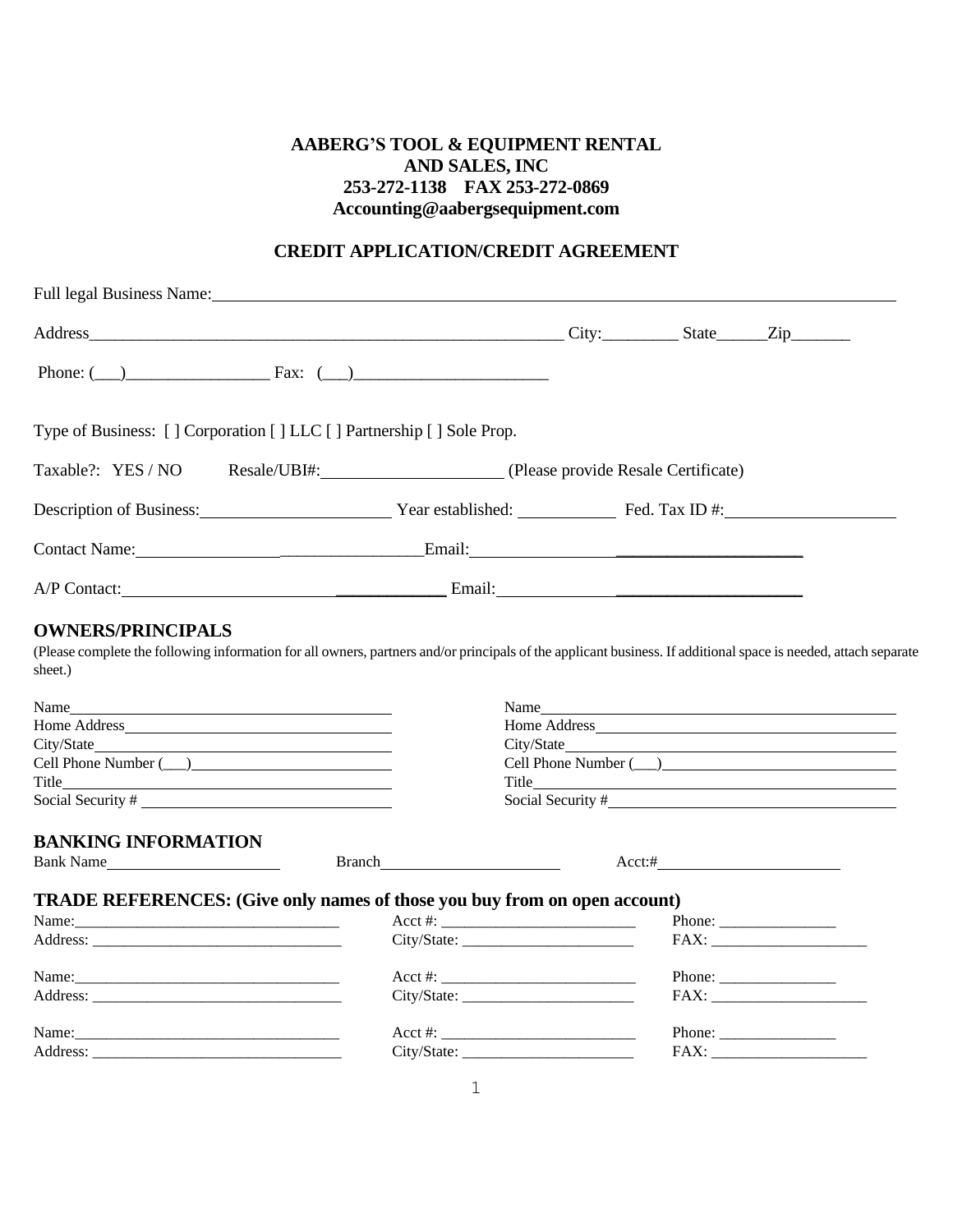The undersigned warrants that all information provided herein is correct, that he or she has read, accepted and agrees to be bound by all of the terms and conditions of this agreement and the terms and conditions of Creditor's standard form Rental Contract. The undersigned promises to pay the account in full within 30 days of invoice date. In the event the account is not paid when due, interest shall accrue on the unpaid balance at the rate of 18 percent per annum or the maximum legal rate, whichever is less. The undersigned agrees to pay collection and attorney's fees and costs. In the event that legal action is required, jurisdiction and venue shall be in Pierce County, Washington. It is understood and agreed that the undersigned specifically consents to Creditor's investigating the applicant's and its owners/principals' credit history and may utilize credit reporting services, trade reports, trade references and bank references for the purpose of determining whether to extend or continue the extension of credit to applicant. Creditor may revoke the extension of credit at any time for any reason.

| Authorized Signature $X$ | Title |
|--------------------------|-------|
| Print Name:              | Date  |

## **CONTINUING PERSONAL GUARANTEE**

For and in consideration of the extension of credit and other good and valuable consideration, receipt of which is hereby acknowledged, each of the persons whose signatures appear below personally, unconditionally, jointly and severally guarantee(s) and promise(s) to pay any and all indebtedness of the Customer which is now due or hereafter may become due to the Creditor under the terms of this Credit Application.

The undersigned undertake this obligation as principal(s) and not as a surety and waive all notice of demand, protest, presentment or notice of dishonor, non-payment or other default and, further, the undersigned agree to remain bound by this Personal Guarantee notwithstanding any extensions, renewals or modifications of the indebtedness hereby guaranteed or any part thereof.

The undersigned who are either a principal or owner of the Customer, recognizing that his or her individual credit history may be a factor in the evaluation of the credit history of the Customer and whether to extend or continue to extend credit to Customer, hereby consent to and authorizes the use of a consumer credit report on the undersigned by the Creditor, from time to time as may be needed in the credit evaluation process.

In case Customer shall fail to pay all or any part of the indebtedness due, the undersigned will pay the amount due and unpaid in like manner as if such amount constituted the direct and primary obligation of the undersigned. The undersigned waive all rights of subrogation, contribution, reimbursement or other remedy against the Customer until Customer shall have made full payment of all liabilities to Creditor. In the event that legal action is required to enforce any of the terms of this Personal Guarantee, then the prevailing party shall be entitled to recover costs and reasonable attorney's fees.

The undersigned agree to be personally bound by all credit terms of this credit application. This guarantee shall continue in force until notice in writing sent by certified mail return receipt requested has been received by Creditor. This notice shall be effective 7 days after receipt of the same by Creditor and shall not affect any charges for transactions prior to the effective date of the termination.

| Signature $X$ | Signature $X$ |
|---------------|---------------|
| Print Name    | Print Name:   |
| Date:         | Date:         |